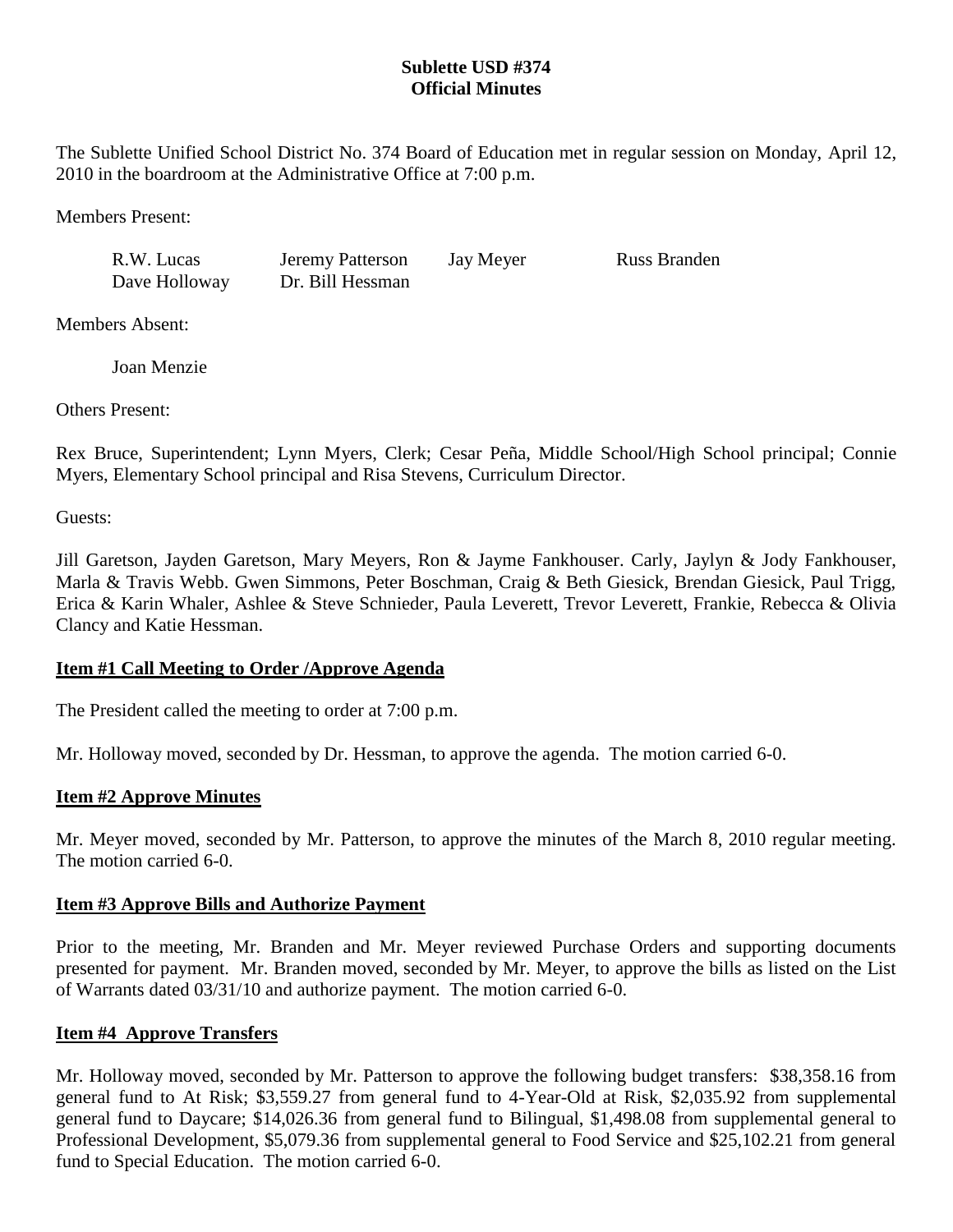Board Minutes Page 2 April 12, 2010

## **PUBLIC FORUM**

There was no public forum.

## **REPORTS**

**Principals** 

Mr. Pena presented the Middle School Quiz Bowl Team and their sponsors, Mrs. Gwen Simmons and Mr. Paul Trigg. They won the League competition.

High Plains League Art winners: Hayes Kelman-Ceramic Sculpture, Molly Walter-Weaving, Rachel Walter-Drawing, Abril Arredondo-Drawing, Mariah Davis-Sculpture and Anna Messerly-Ceramics.

Science Olympiad competed at State in Wichita on April 3rd. Thos attending were: Chase Lumley, Travis Leverett, Parker Kelling, Derek Birney, Dante Simmons, Josh Rios Travis Powell and Emma Miller. They received one  $14<sup>th</sup>$  place, two  $17<sup>th</sup>$  places and a  $26<sup>th</sup>$  place. Sublette competed in divisions that include schools up to 1,000 students.

Jayden Garretson and Peter Boschman from Sublette Middle School competed in Shock Value portion of the Science Olympiad and finished  $27<sup>th</sup>$ .

Mr. Bernie Leverett is the High School coach and Mrs. Mary Meyers is the Middle School coach for Science Olympiad.

Abril Arredondo earned  $1<sup>st</sup>$  place and Ali Lucido earned  $2<sup>nd</sup>$  place at SCCC Technical School Extreme Challenge.

Mr. Pena also reported that Sublette Middle School was selected by the Kansas Association of Middle School Administrators as a High Performing Middle School in the state.

Mrs. Myers presented Olivia Clancy and Carly Fankhouser who were bronze medalists at the State Science Competition in Wichita, March 26th and 27th. They presented their project to the Board.

Mrs. Myers reported that the State Math assessment was complete.

#### **Curriculum**

Mrs. Stevens reported that teachers are completing the review and editing the district's checklist for each subject area. She also stated the next Math SAC will be reviewing textbooks for selection of a new series.

#### SWPRSC/HPEC

Mr. Meyer gave the SWPRSC report and Mr. Lucas gave the HPEC report.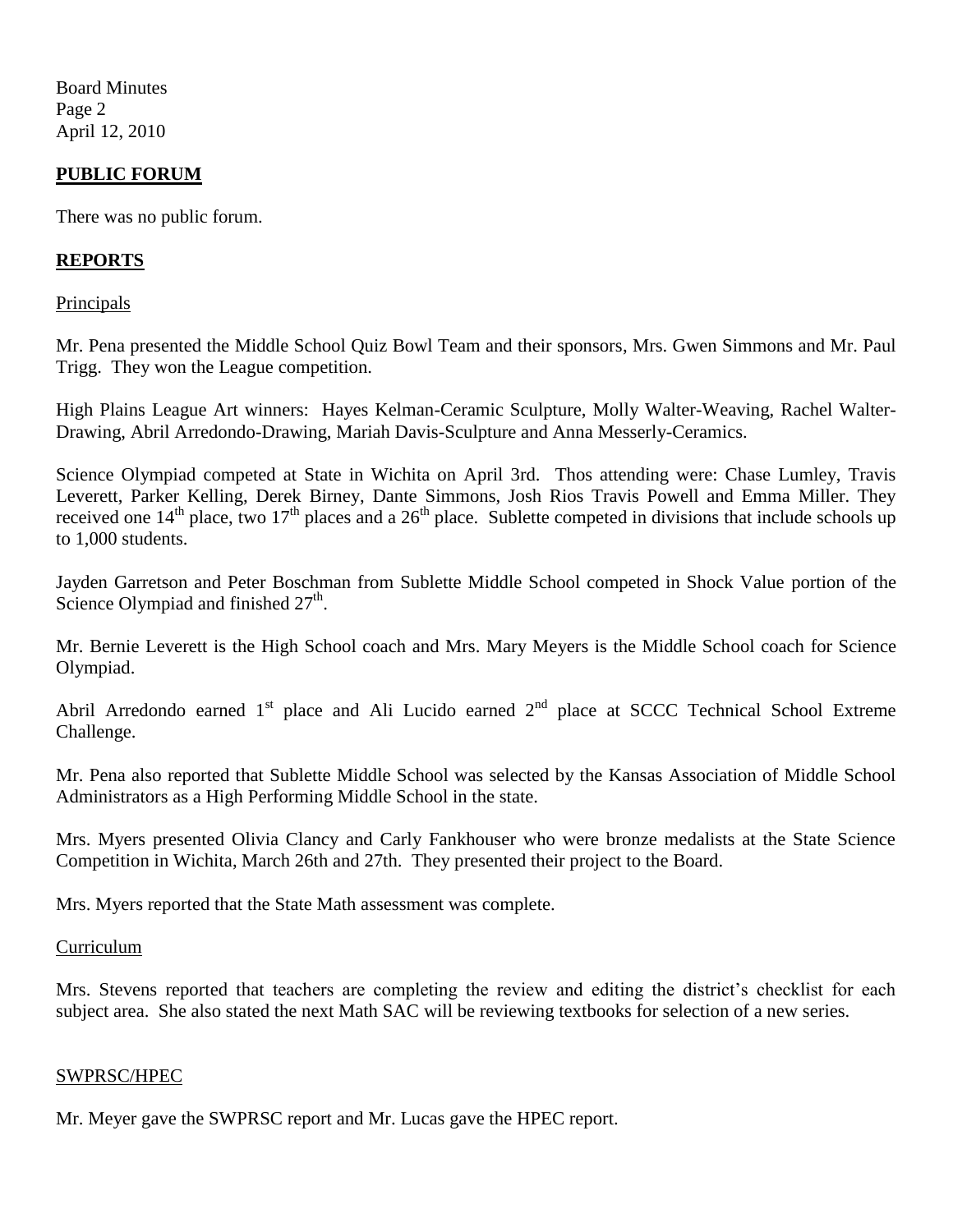Board Minutes Page 3 April 12, 2010

#### Superintendent:

Mr. Bruce discussed the PAT program with the Board. It was the consensus of the board to continue with the program. He also informed the Board that the money for Math textbooks was encumbered. In addition, he told the Board he would be traveling to Topeka when the legislature begins talking about school finance again.

Mr. Bruce informed the Board that "Teacher Appreciation Week" is May 3-7.

### **Item #5 Select Board Members to Present Diplomas**

| $8th$ Grade Promotion May 16, 2010-4:30 p.m.  |
|-----------------------------------------------|
| High School Graduation May 15, 2010-4:00 p.m. |

Mr. Meyer and Mr. Patterson or Mrs. Menzie Dr. Hessman and Mrs. Menzie

### **Item #6 Summer Food Program**

Mr. Meyer moved, seconded by Dr. Hessman, to have the summer food program in June and July. The motion carried 6-0.

### **Item #7 Consider Summer Gym Use**

Mr. Holloway moved, seconded by Mr. Meyer, to allow SWKS Basketball the use of the gym, the same as last year. The motion carried 6-0

### **Item #8 Executive Session Negotiations**

This executive session was not needed.

### **Item #9 Executive Session Non-Elected Personnel**

Mr. Meyer moved, seconded by Mr. Patterson, to go into executive session to discuss non-elected personnel, in order to protect the privacy interest of an identifiable individual(s), to include Mr. Bruce in executive session, and to reconvene to open session in the boardroom at 8:01 p.m. The motion carried 6-0.

The Board reconvened to open session at 8:01 p.m.

### **Item #10 Consider Summer Employee Contracts**

Mr. Patterson moved, seconded by Mr. Branden, to hire Matt Ziegler, Tyler Bruce and Leroy Loewen for the summer maintenance work. The motion carried 6-0.

### **Item #11 Goal Setting**

It was the consensus of the Board to have a goal setting meeting in late July or early August. This meeting will include community members and district staff.